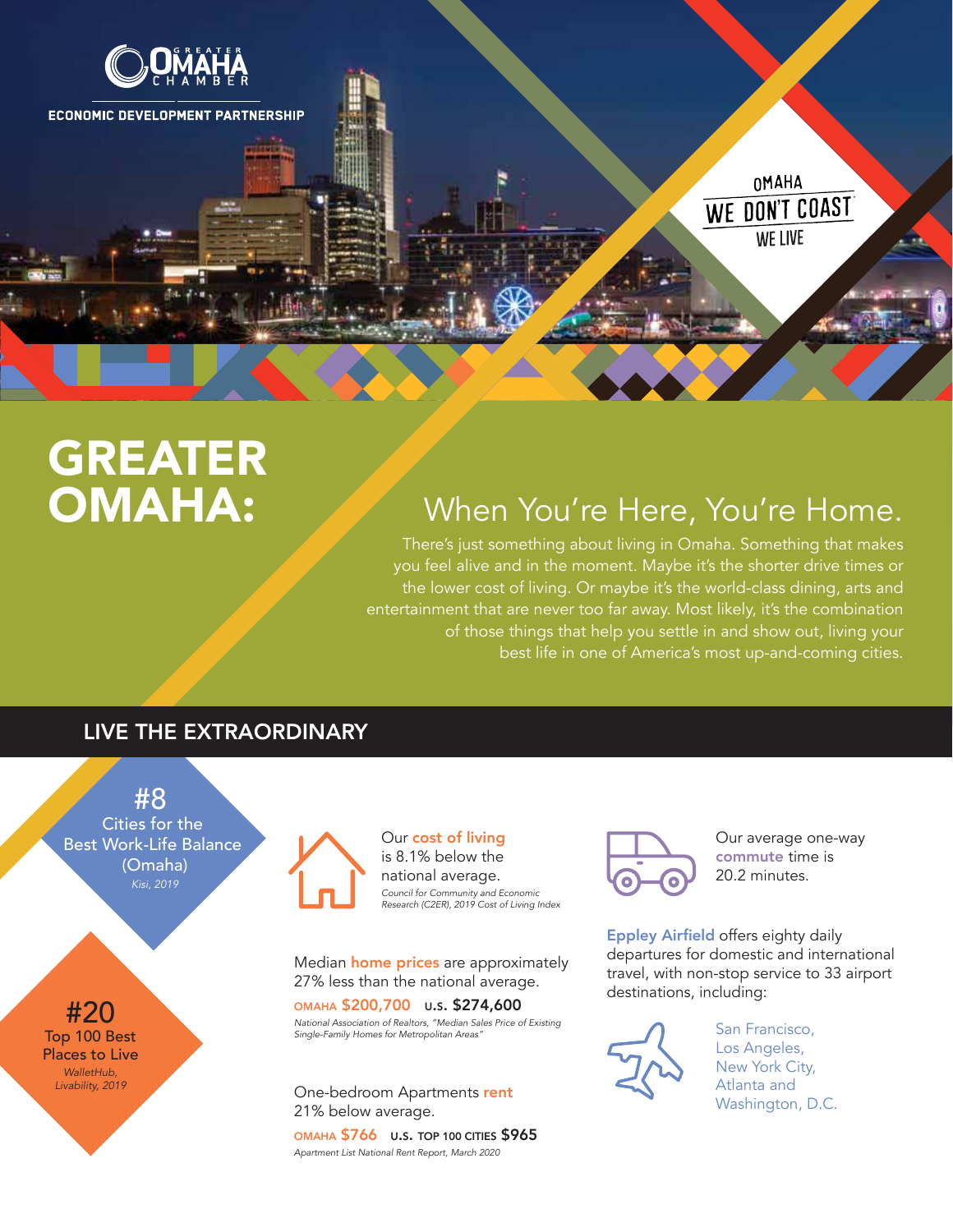#### BIG TIME ATTRACTIONS



Omaha's Henry Doorly Zoo and Aquarium is the #3 best zoo in the country. *USA Today, August 2019* 

Home to 17,000 animals and 962 species. Attracts close to 2 million animal lovers annually.



We're the home of the NCAA College World Series and host to many other marquee national events. Not to mention the home of four college sports teams, AAA baseball, USHL hockey, pro indoor football and our very own boxing world champion.

Cher Chris Stapleton Diana Ross Dropkick Murphys Elton John

Jason Mraz Katy Perry Kesha Lizzo

Along with our bustling local scene, we host huge events for some of the biggest names in music.

> Justin Timberlake Panic at the Disco Luke Bryan Pink Shania Twain Wu-Tang Clan

## **OUTDOOR RECREATION EXAMPLE 2008 12:00 ACTIVE 2009 12:00 ACTIVE 2009 13:00 ACTIVE**

Skydive, boat or fish– we'll exceed every expectation.

85+ miles of paved, interconnected trails for walking, jogging and biking

30+ lake communities

14 state parks within 40 miles

60+ public and private golf courses throughout the region

Lifestyle (Omaha) *Yelp, 2017*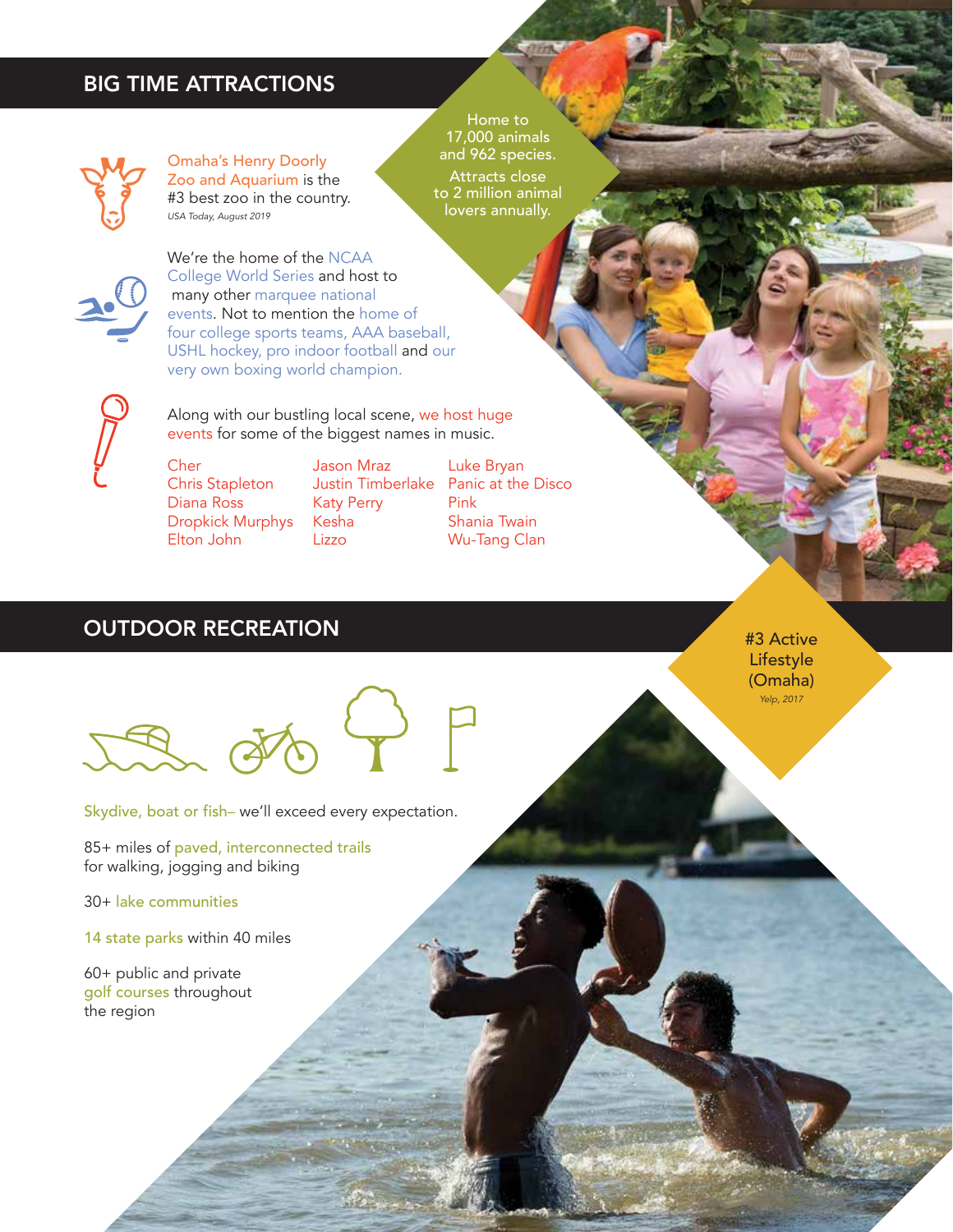## WORLD-CLASS DINING



## ARTS AND ENTERTAINMENT

From international fare to down-home cooking, we are a foodie's delight.

You could try a different restaurant for dinner every night, and it would still take you about four years to start the rotation over again.

1,531 restaurants, 290 bars and 21 breweries, wineries and distilleries are sure to satisfy any craving. *InfoGroup, 2020*

Some of our favorites:

| 801 Chophouse                       | J. Gilbert's         |
|-------------------------------------|----------------------|
| <b>Blatt Beer &amp; Table</b>       | Jam's                |
| Bronco's                            | Omaha Tap House      |
| Craft Sliders & Beer Pitch Pizzeria |                      |
| Hook & Lime                         | Tanner's Bar & Grill |



Our contemporary art centers and award-winning museums, offer the creative embrace artists need to flourish.

Bemis Center for Contemporary Arts El Museo Latino The Great Plains Black History Museum Harvester Artspace Lofts Hot Shops Art Center Joslyn Art Museum KANEKO Love's Jazz and Arts Center The Durham Museum The Union for Contemporary Art



Broadway plays and musicals, local productions and acoustical wonders surround us.

BLUEBARN Theatre Chanticleer Community Theater Holland Performing Arts Center – home to the Omaha Symphony and Opera Omaha Omaha Community Playhouse Orpheum Theater The Rose Theater



Live stages, big and small, attract acts from across the street, across the nation and across the world.

CHI Health Center Omaha Mid-America Center Slowdown Sokol Auditorium Stir Concert Cove The Waiting Room Westfair Amphitheater